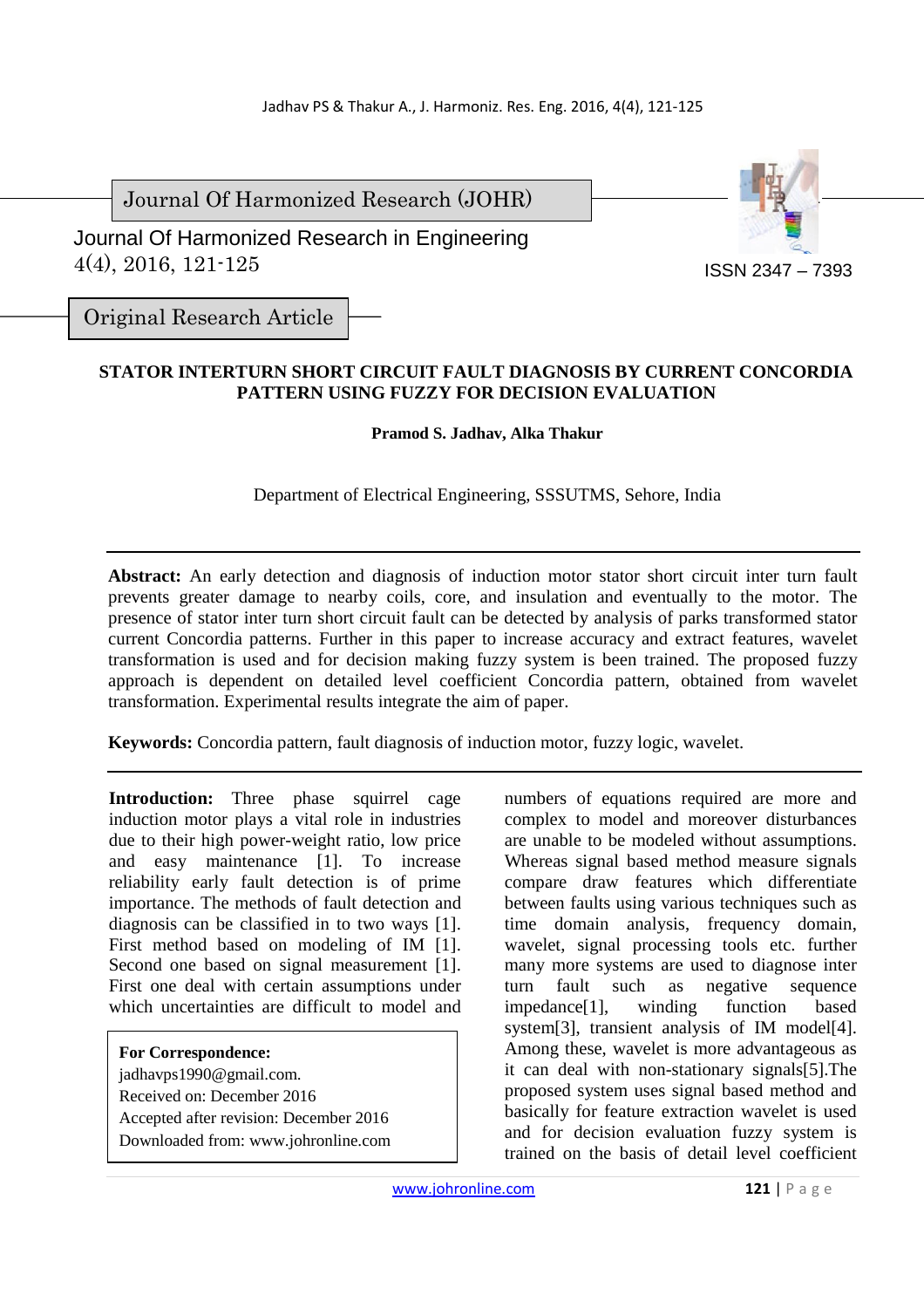(fifth level) of parks transformed current (Id and  $Iq$ ).

**Concordia Transformationtheory:** Defines a new set of variables, the new quantities are obtained from the projection of the actual variables on three axes one along d-axis, second along q-axis and third on stationary axis[2]. The stator current of phase  $a^*$  considered as reference now these variables are transformed in to new one as d, q and o and the two phase equations obtained in terms of three phase are as follows.

The equations (1)  $\&$  (2) are simulated in lab view. and under various faulty and healthy conditions as shown in Fig.1. The evaluated results are used as input to wavelet for feature extraction.



**Figure 1:** plots of Id and Iq for various condition under load and no load condition Wavelet transform works on basic principle of breaking signal in to shift and scaled version of mother wavelet [5]. Wavelet is more advantageous as it has inherent capability toreveal hidden features of waveform and perform multi-resolution analysis. DWT is defined as

In dwt filter band structure is used in which the approximate level coefficient of lower level are

passed through a high pass and low pass filter followed by a down sampling by 2 to compute both the detail and approximate level coefficient at higher level[5]. In this paper five level decomposition is used, chosen arbitrarily as shown in fig.2.



**Figure 2:** Wavelet decomposition Detailed and approximate level coefficients level of Id and Iq for healthy system obtained using wavelet are as shown in fig.3. and fig.4.



**Figure 3:** Detailed and approximate level coefficients level of Id for healthy system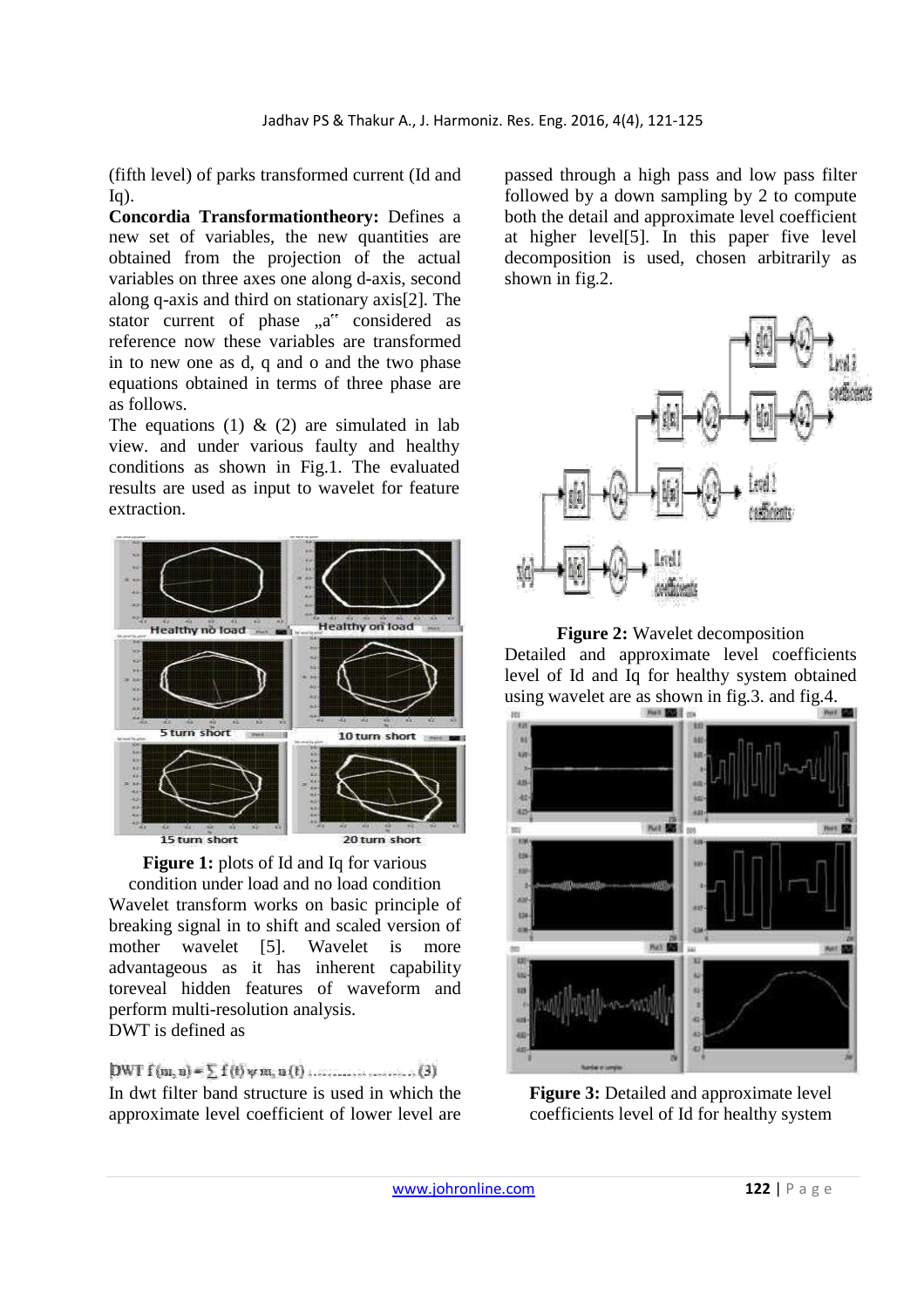

**Figure 4:** Detailed and approximate level coefficients level of Iq for healthy system. **Experimental Setup:** Setup consist of 3 H.P,



The stator currents (Id  $\&$  Iq) at different turns short circuited are measured and analyzed by NI DSO and wavelet respectively such as 5turn, 10turn, 20turn, 25turn at the sampling frequency rate of 16.89khz.

**Feature Extraction Using dwt:** The data measured by NI is given as input to wavelet 415 V, 4 pole, 50HZ 3 phase Induction motor with a special arrangement of stator turn available outside the motor structure for shorting them intentionally with the help of switch. Number of turns per phase is 180 with each set of tapping consisting of 5 turn and has capacity to bear 30-40 turns short circuit fault with mechanical loading arrangement as shown in Fig.5.

To measure data and make available for analysis to computer tools "NI USB-6212" with 16 inputs, 16bit,

400KS/s multifunction input output device is used as shown Fig.6. Known as data acquisition card (DAQ). The current and voltage signals are captured at sampling frequency of 16.89 KHz with the help of NATIONAL INSTRUMENT DAQ Which is shown in Figure.6. The Different experiments are carried out on laboratory test bench in healthy condition and inter-turn short circuit with 5, 10, 15, and 20 turns short circuited.



**Figure 5:** Experimental set up. **Figure 6:** DAO System. **Figure 7:** Plot of Id & Iq of dd5 (no load).

(db) for extracting features for various fault conditions .5th level detailed coefficients of both Id and Iq are plotted as shown in fig. And are analyzed for no load as well as for 50% load on IM as shown in fig.7. In this paper features extracted are PVM of dd5, Id/Iq, Inclination Angle as shown in Table.1. and Table .2.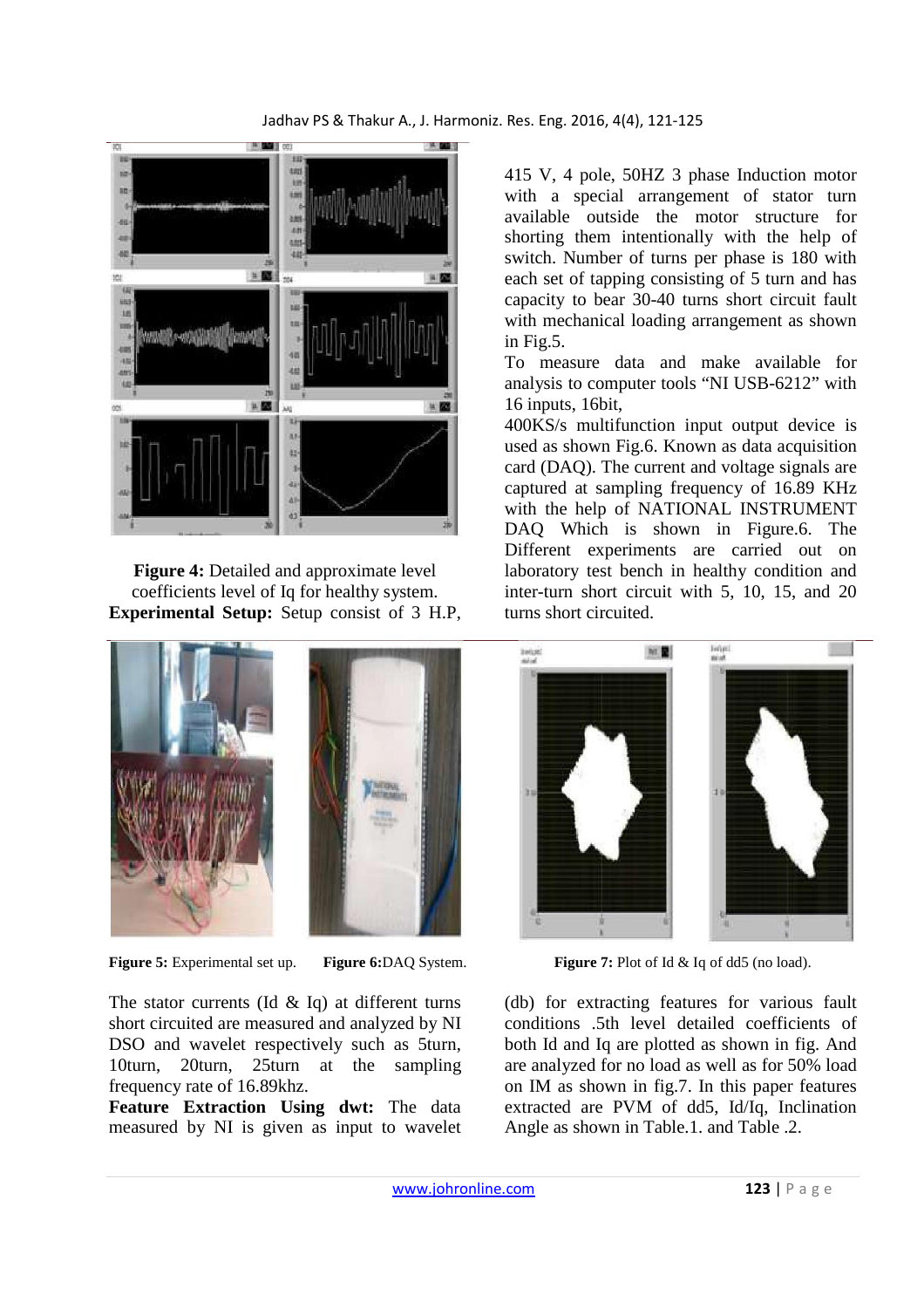



**Table1:** Extracted feature (NOLOAD)

|           |          | <b>Inclination</b> | Turn         |
|-----------|----------|--------------------|--------------|
| PVM       | Id/Iq    | Angle              | <b>Short</b> |
| 0.0634764 | 1.03019  | 45.85              |              |
| 0.0670289 | 0.922553 | 42.69              | 5            |
| 0.0728082 | 0.795811 | 38.51              | 10           |
| 0.0868795 | 0.620498 | 31.81              | 15           |
| 0.0950122 | 0.597069 | 30.84              | 20           |

**Table2:** Extracted feature (ONLO

|            |            | <b>Inclination</b> | Turn         |
|------------|------------|--------------------|--------------|
| <b>PVM</b> | Id/Iq      | Angle              | <b>Short</b> |
| 0.0849088  | 1.10462725 | 47.846             |              |
| 0.08100    | 0.9123     | 44.872             | 5            |
| 0.712154   | 0.84215    | 42.503             | 10           |
| 0.691254   | 0.79654    | 34.258             | 15           |
| 0.54789    | 0.658741   | 26.214             | 20           |

**Fuzzylogic :** Fuzzy depends on set of rules specified in its database and are used as input to make decision are also known as linguistic rules as approach of fuzzy based system works as human brain with respect to rules specified [7] .fuzzy based decision are accurate only if linguistic rules are build with greater analysis and also on number of member functions.

**A. Design of Fuzzy Fault Detector:** The extracted features are given to fuzzy as input to discriminate between stator inter turn fault severity ranging between 0-1.here "Inclination Angle $\degree$  and  $PVM\degree$  are used as inputs to fuzzy to decide FSI. Certain set of rules are derived with available data for both no load and 50% load condition which will act as look up table for fuzzy (mamdani). With the help of this data (set of rules) fuzzy is trained and able to evaluate fault severity index [7].FSI specified for number of turns short circuited is as given in the table.

Set of rules for no load and load conditions are valuated separately for the fuzzy. No load current drawn by IM is approximately 30% of full load which discriminate between load and no load condition.

| Sr. No | FSI         | <b>TYPE OF FAULT</b>                                    |
|--------|-------------|---------------------------------------------------------|
|        |             | <b>HEALTHY</b>                                          |
|        | $0.1 - 0.5$ | LESS FAULT<br>(5,10, turn short)                        |
|        | $0.5 - 1$   | <b>MORE FAULT</b><br>$(20, 25$ and above turn<br>short) |

**Table3:** Fault y Index for healthy, less, more fault

**Results:** To define set of rules for fuzzy , under each fault (stator inter turn) condition 10set of readings were taken to decide range of member functions(IA and PVM) And also with healthy system as reference and all the data is fed as input to fuzzy and verified experimentally as shown in fig. With the increase in number turn short circuit fault FSI increases linearly which calibrates the aim of paper.



Fig 9. Graph of FIS, IA, PVM (fuzzy surface